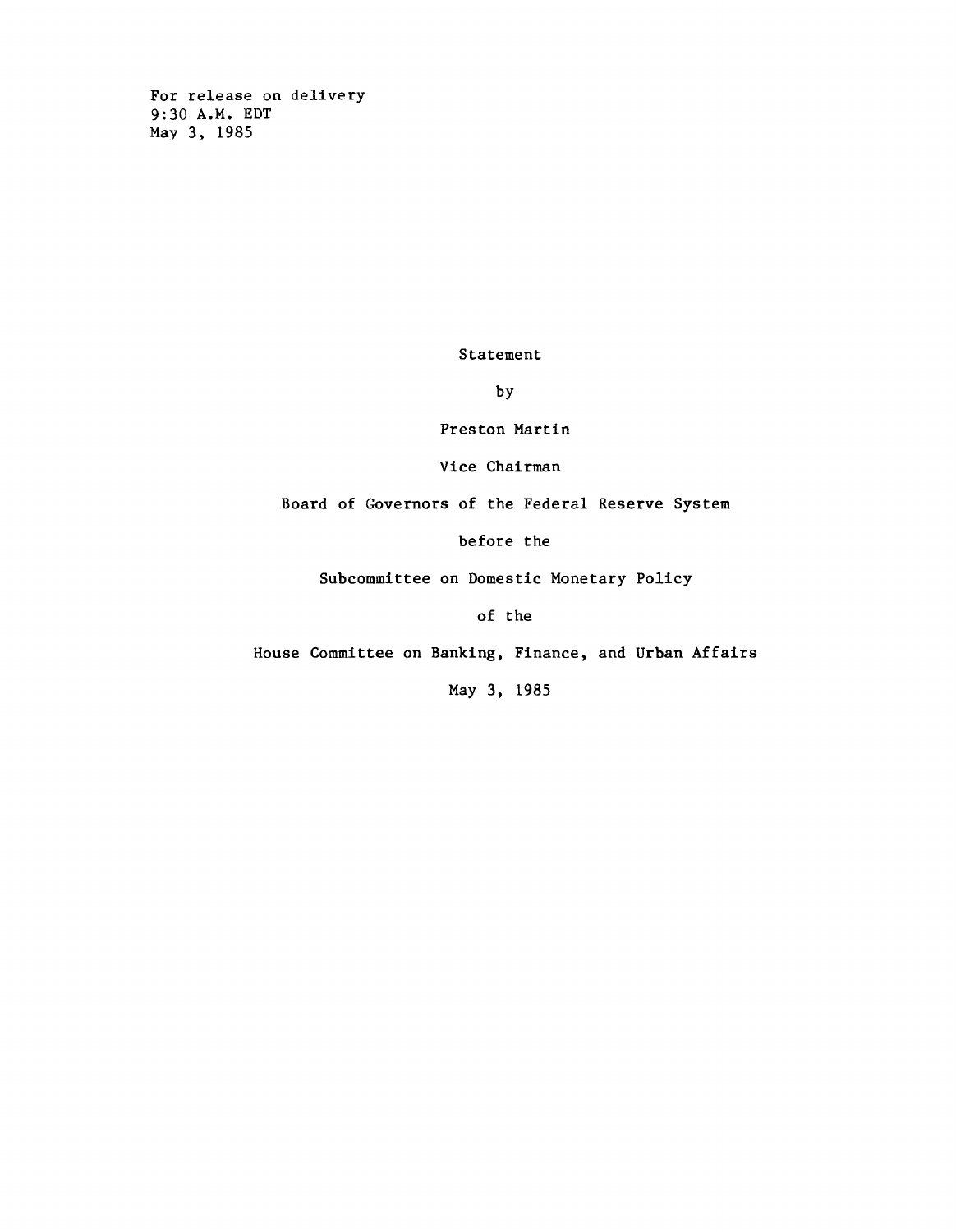**I am pleased to appear before this Subcommittee to discuss recent merger and buyout activity and the impact of this activity on domestic credit** flows and the safety and soundness of financial markets.

**The dollar volume of completed merger transactions totaled over \$120 billion last year, more than double the experience of any previous year (attachment 1). A substantial portion of this volume— more than \$50 billion— was attributable to very large combinations, each involving more than \$1 billion (attachment 2)\* So far this year we have continued to witness a substantial volume of acquisitions and proposed combinations. Although it is unlikely that all of the proposed mergers will reach fruition, the current volume is certainly large enough to warrant continued monitoring of market impacts.**

**As I have noted in recent testimony before other congressional committees, I believe that there is a legitimate place in our economy for mergers and takeovers. They can be important mechanisms for redeploying corporate assets to their most profitable— and socially beneficial— uses, and for bringing about better management. Thus, we must be careful about attempting to impose the judgment of governmental authorities about which private transactions will be economically productive and which will not. Nonetheless, government is obliged to do what it can to ensure that certain kinds of risk-taking do not jeopardize the stability of our financial system. From the perspective of the Federal Reserve, our concerns have focused on the effect that merger and takeover activity is likely to have on aggregate credit flows and on the risk exposure of financial institutions and markets.**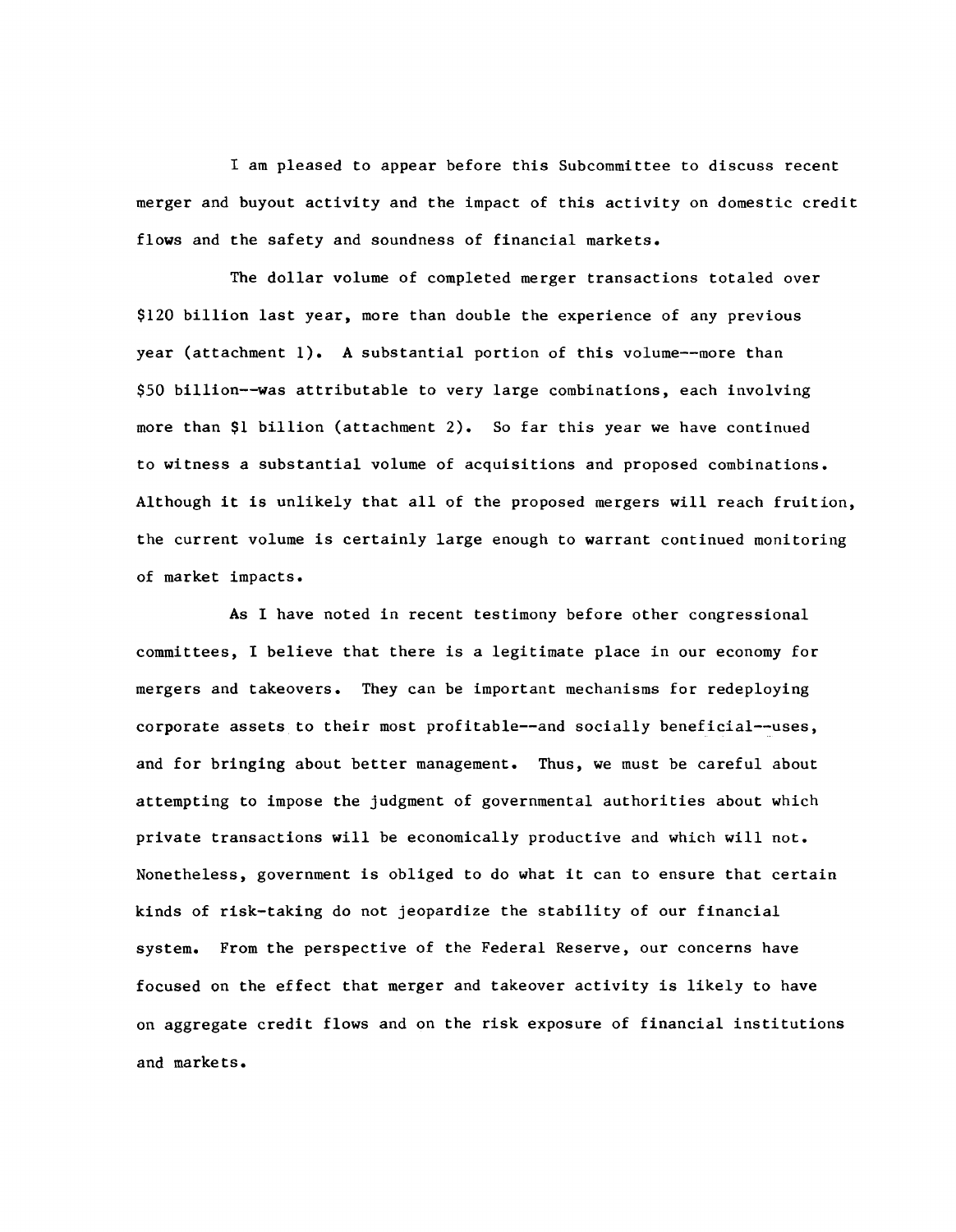**Many of these merger transactions have been financed, at least initially, with debt. More than \$15 billion of the 1984 volume represented leveraged buyout transactions (attachment 3), which typically rely on debt financing for as much as 80 to 90 percent of the purchase price, often using the assets of the company as collateral for the loans. Bank credit used to finance large mergers or defensive actions to avoid takeovers totaled an estimated \$35 billion last year (attachment 4). About two-thirds of these loans were from U.S. banks, but foreign bank participation also was sizable. In the first quarter of 1985, large merger-related bank loans have totaled about \$7 billion, with most of these loans supplied by U.S. banks.**

**Such credit is small relative to total credit outstanding at banks. Moreover, many merger-related bank loans are paid down fairly quickly with funds raised by sales of assets, or with proceeds from the sale of commercial paper or long-term securities. Thus, for example, approximately two-thirds of the large-merger bank loans extended in 1984 have been repaid. Nonetheless, the heavy reliance on debt, from whatever source, to effect the substantial number of mergers, takeovers, and leveraged buyouts raises questions about the potential impact that the transactions may have on aggregate credit flows and on the exposure, owing to heavy leveraging, of the firms involved.**

**The Board is aware of the influence of merger activity on aggregate credit flows, and takes it into consideration when evaluating the behavior of the money and debt aggregates. Growth in the domestic nonfinancial debt aggregate, which we monitor in the course of our monetary policy deliberations, is estimated to have been boosted by about 1 to 1-1/2 percentage**

 $-2-$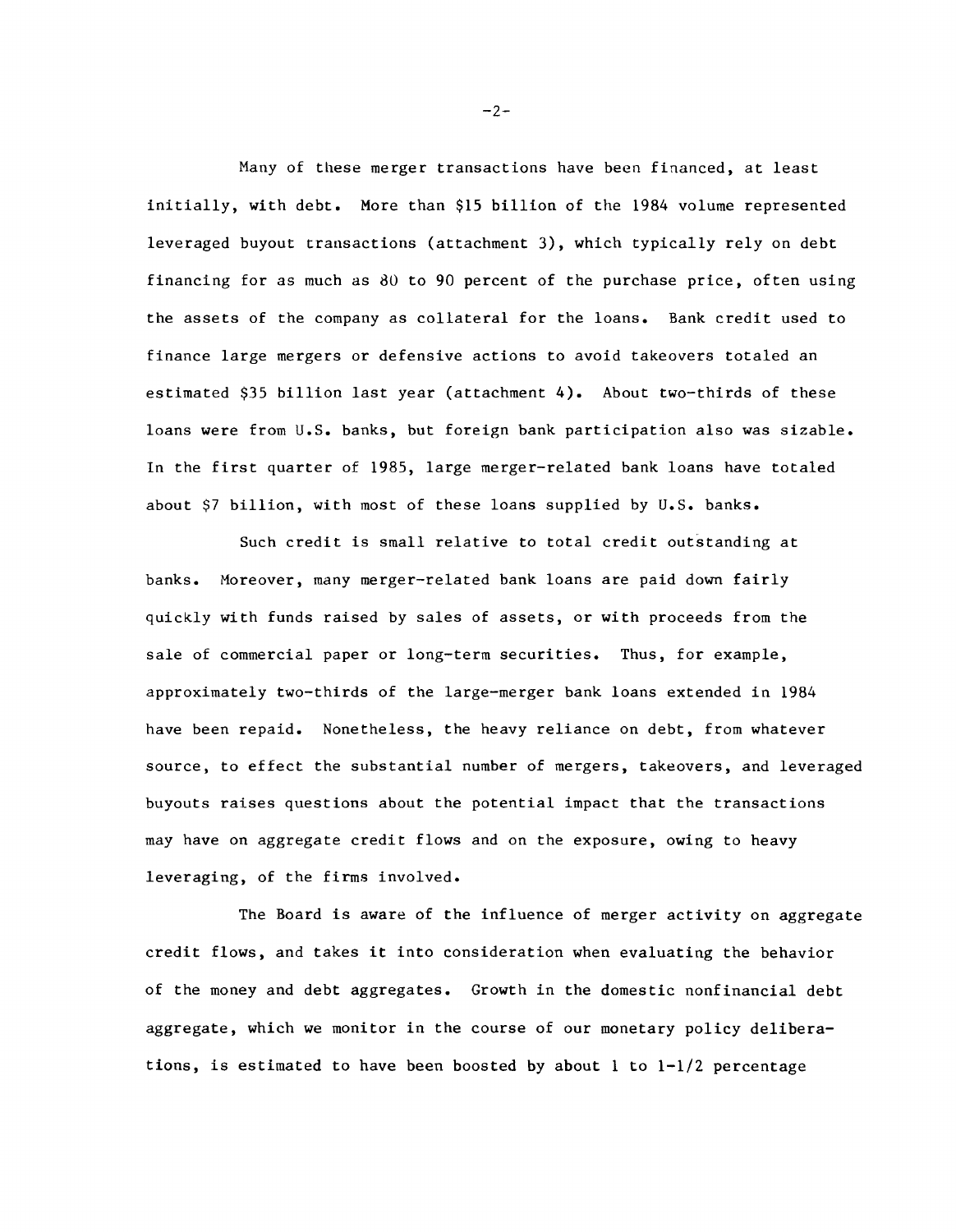**points in 1984 as a result of merger-related credit extensions. But mergers and buyouts appear to have had a much more limited impact on the three monetary aggregates for which we establish target ranges. The narrow money aggregate, Ml, may be increased temporarily as a result of a large merger, but proceeds from merger sales generally are reinvested in other assets, and the effect of Ml tends to be small over periods of time relevant for monetary policy considerations. The broader aggregates, M2 and M3, may be boosted somewhat more than Ml, as some proceeds from stock sales flow into time deposits, money market mutual funds, and other assets included in these .aggregates. But relative to the size of M2 and M3, this effect also would be relatively minor. Given our ability to evaluate the size and timing of large transactions, we can anticipate possible distortions to the aggregates in a particular period and thus avoid inadvertently reacting to these factors rather than more fundamental determinants of credit demand in our policy deliberations. As a result, I do not believe that mergers present an operational problem for us that could cause appreciable unintended variations in reserve market pressures.**

**Assessing the implications of merger activity is quite complex, however, and even though we do not believe that debt-financed merger actvity has had a significant effect on aggregate credit flows, we are concerned about the potential risk exposure that may result as firms retire existing equity with funds raised through increased use of debt.**

**Last year, nonfinancial corporations retired more than \$85 billion of equity through mergers, takeovers, and share repurchases. Equity retirements were bolstered also by firms that elected to repurchase their own**

 $-3-$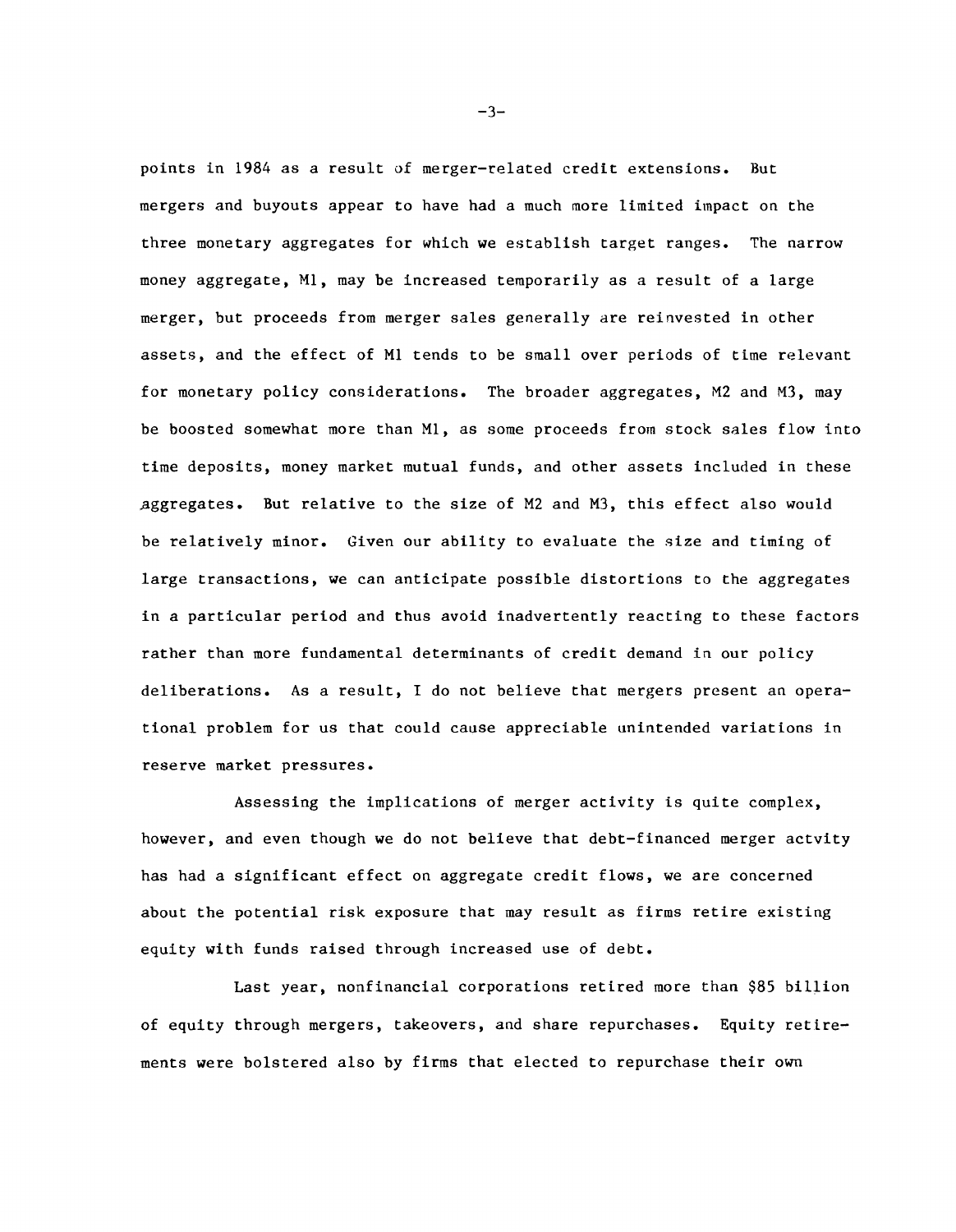**sliares rather than undertake new investment or acquire other firms. Some share repurchases clearly were prompted as defensive measures taken to lessen the possibility of outsiders buying significant amounts of stocks; other repurchases were made because corporations find them to be a more profitable way to invest funds. When a company believes that the value of its assets is higher than the market's valuation of its stock, such buybacks may appear to be more attractive than alternative investments.**

**The unprecedented level of stock retirements associated with mergers, takeovers, and share repurchases has given rise to concerns about the potential erosion of the equity base of American business. There have been offsets, however, to this erosion. Aided by the new depreciation rules, after-tax earnings of nonfinancial corporations have rebounded strongly in the current expansion. With dividend growth remaining restrained, retained earnings have been a relatively substantial source of new corporate equity in recent quarters. A less important source of equity is new stock issues. Retained earnings of all nonfinancial firms offset the net retirement of stock, and net additions to equity in the aggregate remained positive last year though quite low by historical standards, especially during a business expansion.**

**Another source of equity growth has come from the appreciation of existing corporate assets. Reflecting the improvement in corporate profits in this expansion and a more favorable environment for future earnings, the market's evaluation of corporate assets has risen. Moreover, even though a large portion of recent stock retirements has been financed with debt, aggregate debt-to-equity ratios for nonfinancial business as a whole— based on**

 $-4-$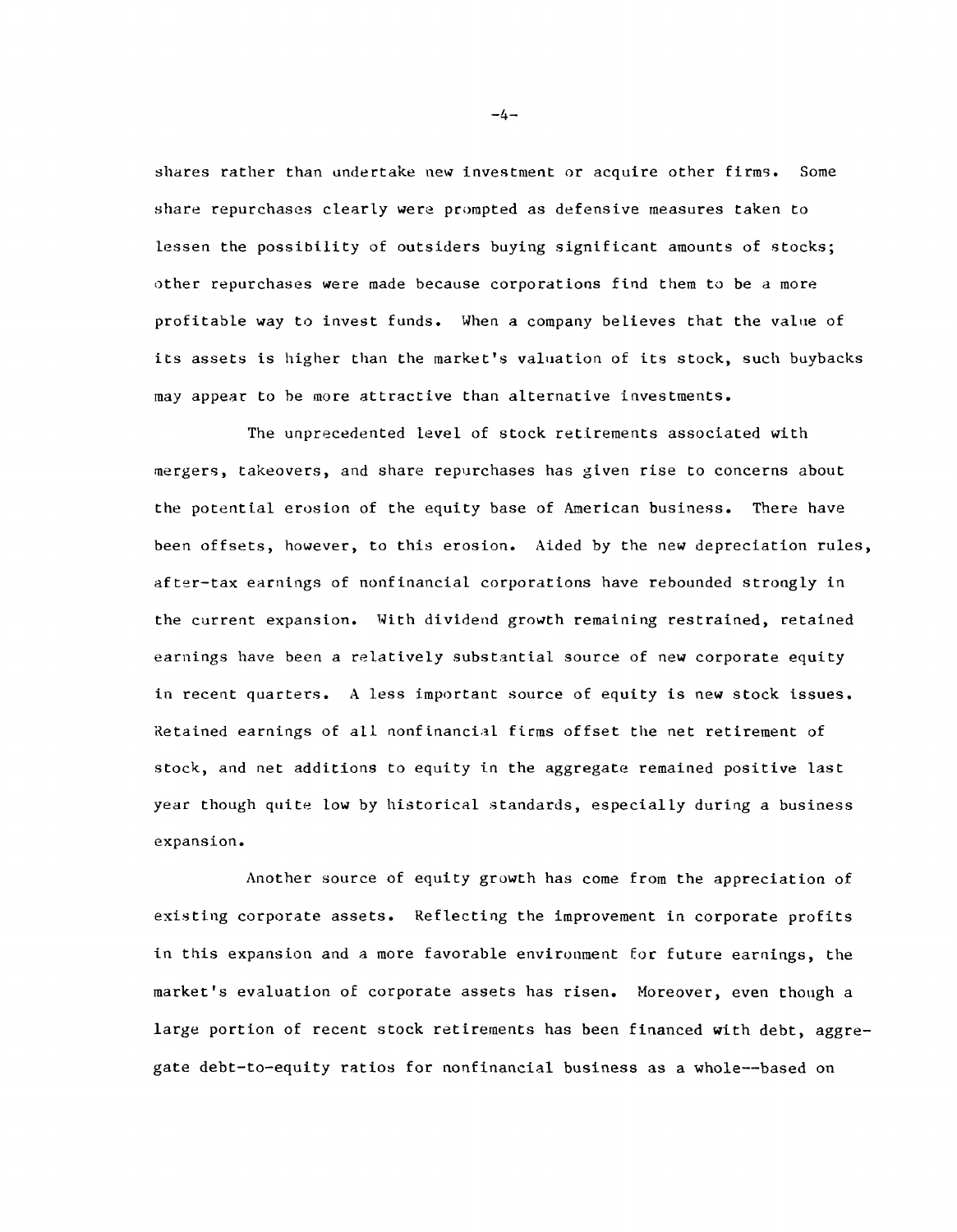**raarket values of equity— have remained well below the peaks reached in the 1970s (attachment 5). Nonetheless, while these aggregate measures have not changed dramatically, it is clear that some firms are retiring huge amounts of their equity and are taking on appreciable amounts of debt to finance merger-related activity.**

**The Federal Reserve, in its roles as supervisor of banks and bank holding companies and lender of last resort, has responsibility in conjunction with other regulatory agencies for maintaining the safety and soundness of financial institutions and markets. To date, we have seen no evidence indicating that the credit extended to finance mergers and leveraged buyouts has resulted in significant problems for the surviving firms or the financial institutions that have extended credit to them. Of course, our economy has been undergoing an expansion that has provided a favorable economic and financial environment for growth, and thus the companies created by recent mergers, as yet, have not been tested by adverse economic conditions. Currently, there are indications that economic growth may be slowing. Should the earnings prospects of these firms deteriorate unexpectedly, or interest rates rise sharply, some firms may be strained to service heavy debt burdens. In this event, the institutions that provided the credit could in turn be exposed to possible losses.**

**Leveraged buyouts may be of particular concern because these purchases typically are executed with particularly heavy reliance on debt financing. Because buyout loans often involve floating rate debt, the purchasing companies will be especially vulnerable in the event that interest rates rise substantially and cash flows are not adequate to service the heavy debt burdens.**

 $-5-$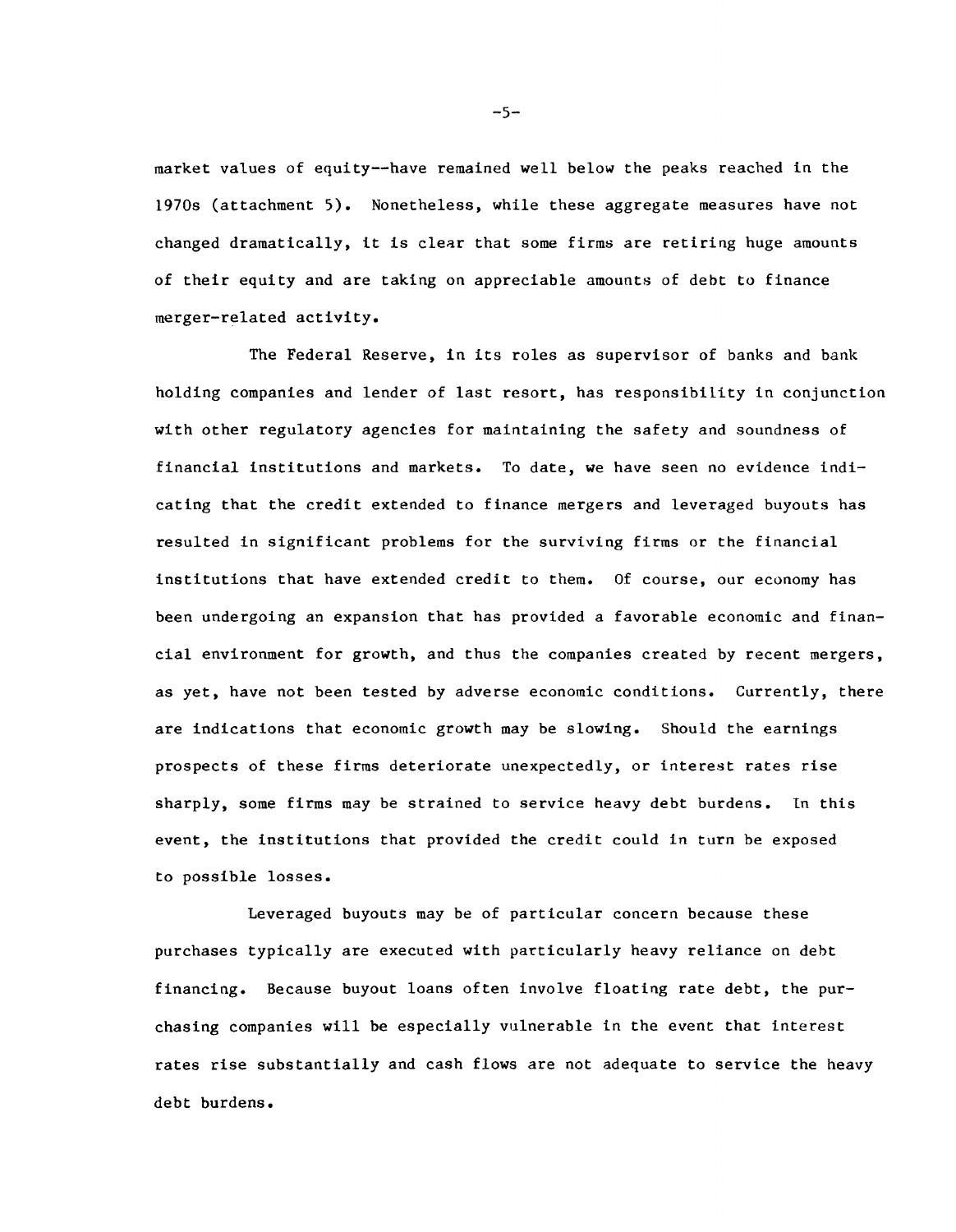**The Federal Reserve has actively urged banks to evaluate carefully all loans, but particularly those used to finance buyouts and other types of takeover transactions, and to apply prudent standards in making credit decisions. We regularly include specific instruction with respect to the review of bank lending activity and loans associated with leveraged buyouts in our training courses for bank examiners. In June 1984, we offered additional training for dealing with leveraged buyouts for senior bank examiners. At about the same time, we issued specific guidelines for examiners at each of the 12 District Federal Reserve Banks to follow in evaluating loans for financing leveraged buyouts and for assessing the total exposure of a bank to such lending.**

**A recent review of the results of bank examinations indicated that only a small number of state member banks appeared to actively lend for purposes of effecting leveraged buyouts to the extent that they might be exposed to adverse changes in market conditions. No banks have experienced serious problems to date as a result of such lending. While these survey results suggest that there is little reason for alarm at this time, we will continue to evaluate this activity and to adjust our policies as needed. We encourage all lenders to apply prudent lending standards, particularly purchasers of low-rated or unrated bonds, which appear to have become popular vehicles for financing takeover attempts. Most of the purchasers of these so-called "junk bonds" that are used to finance merger activity reportedly are large, sophisticated investors who should be aware of the risks involved in holding such instruments. The higher rates paid on these bonds suggest that they are perceived to involve greater risks, but the question of whether the risk premiums will prove to be adequate to**

-6-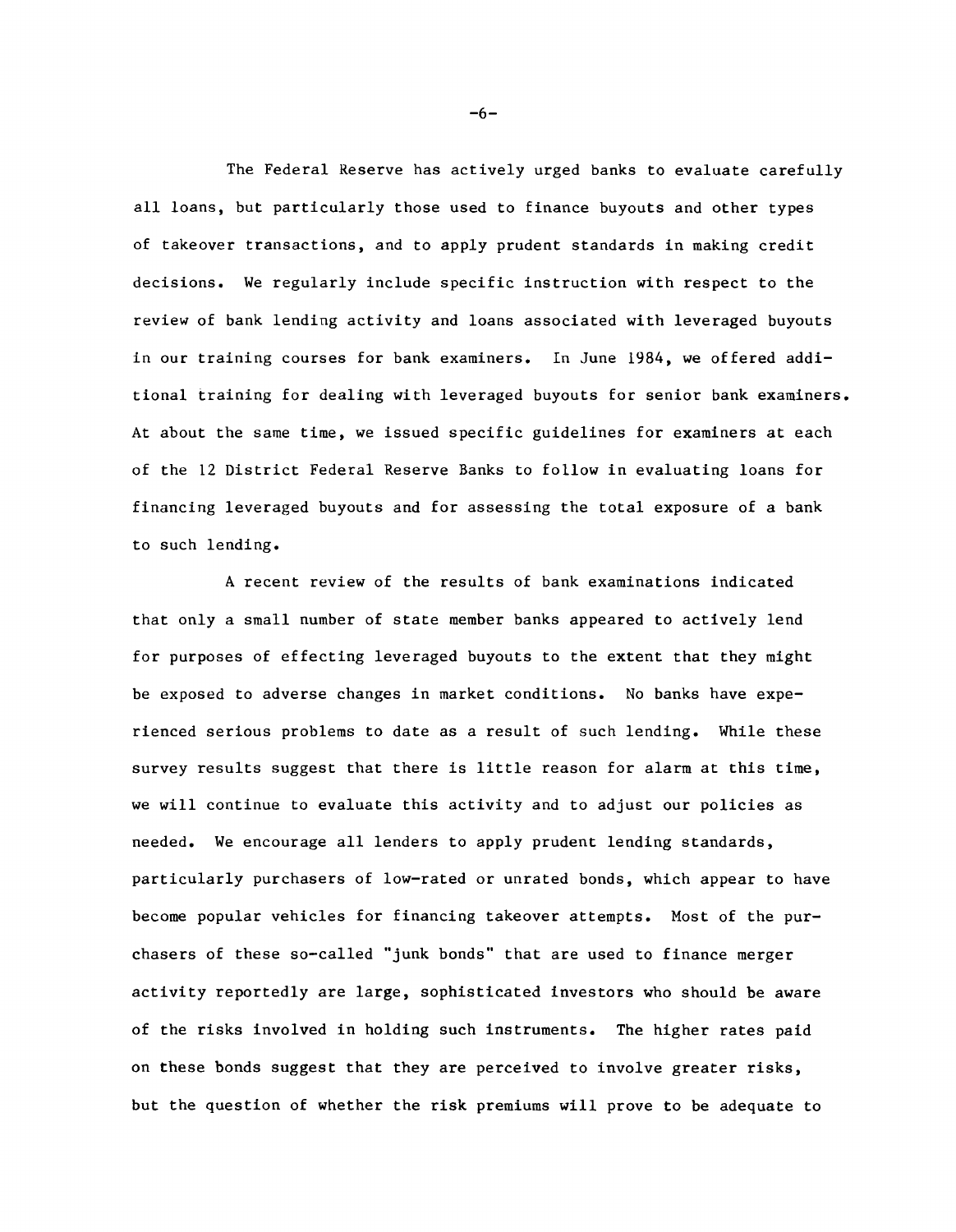**corapensate investors for the exposure they undertake remains unanswered in as much as the market has not been tested by significant negative events.**

**I do not wish to imply that lower quality bonds are undesirable financial instruments. These securities provide an important source of financing for many small, unknown companies. A new firm may have good growth potential, but because it, as yet, is untested, its debt issues likely will be rated below investment grade; some new companies opt not to obtain a rating owing to the cost involved and to the likelihood of being granted a speculative grade. It is important that less well-known companies be able to raise funds in securiites markets and important that investors seek a thorough understanding of the investment merits and risks associated with lower grade securities.**

**Federally chartered banks may make loans to finance mergers; they are prohibited from acquiring below investment grade bonds in their investment portfolios. However, some state-chartered institutions currently may not be subject to £uch restrictions. Indeed, some state-chartered thrifts have purchased these securities. Given the sensitivity of financial markets to the fortunes of individual institutions, we continue to encourage supervisors at both state and federal levels to evaluate carefully developments in this area and to take adequate steps to prevent undue exposure of individual institutions to unexpected events.**

**The Federal Reserve Board does not believe that arbitrary controls on the use of credit can be desirable or effective. Attempts to regulate flows of credit for particular purposes run the risk of creating unintended distortions in credit flows and impeding the efficient allocation of capital.**

 $-7-$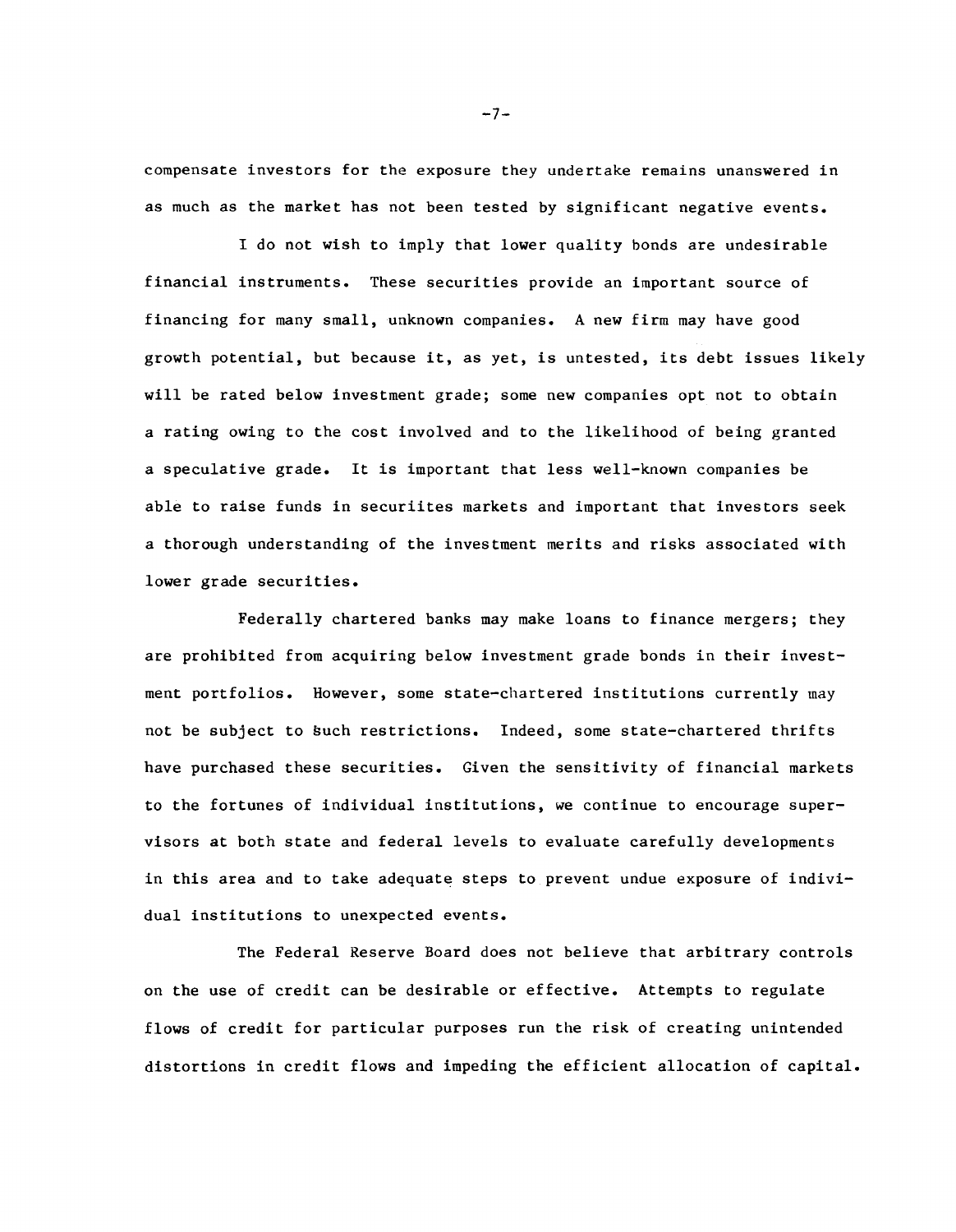**Since mergers can be important mechanisms for redeploying corporate assets to more profitable uses, promoting better management, economies of scale or scope, or reinforcing market incentives, we must be careful about imposing the judgment of governmental authorities concerning which private transactions will be desirable from a social and economic standpoint. When governmental controls on the use of credit are in existence for any length of time, they become increasingly inequitable as market participants find ways to circumvent them. And such controls are usually extremely difficult to enforce; since credit is fungible, most financing can be achieved through alternative channels, such as borrowing through unregulated intermediaries, from foreign lenders, or the like.**

**In this regard, I also would like to comment on the role of margin regulations as they may affect merger financing. Margin regulations apply to lenders making loans for the purpose of purchasing securities when those loans are collateralized with securities. Thus, investors that wish to purchase stocks on credit may, under current margin requirements, borrow 50 percent of the purchase price, and pledge the acquired stocks as collateral. The recent tendency for stock prices of target companies to rise when a takeover or merger is anticipated suggests that some investors may be purchasing shares of these companies in anticipation of realizing gains as the merger transactions are negotiated. Although we have no data on such individual stock trades, it may be that some involve margin credit extensions. The 50 percent margin requirement, we believe, is more than adequate to ensure the integrity of the market place in the event of unexpected price movements in these and other stocks.**

 $-8-$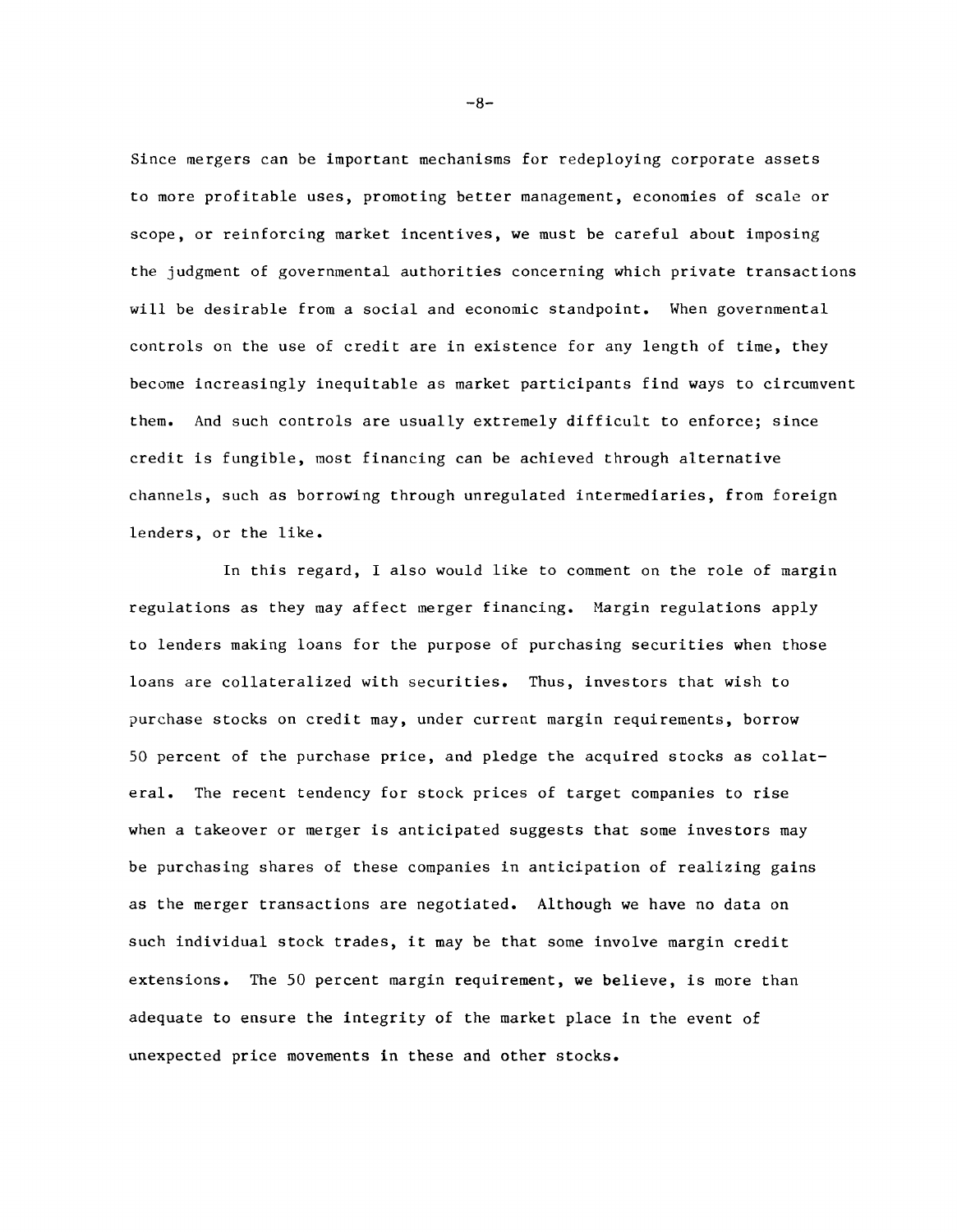**Margin credit likely has played a quite limited role in the actual financing of mergers and takeovers. The margin regulations do not apply to unsecured loans or loans secured by assets other than securities. Well-capitalized companies may borrow to purchase shares in another company by pledging other types of assets as collateral or by using unsecured loans, in which case the lenders would not be subject to margin requirements. Given the current high margin requirements, there is a strong incentive for firms to use other means of financing acquisitions when possible. Unfortunately, there are areas in which the application of margin regulations is cloudy; in particular, questions have arisen concerning credit extended to purchase securities which may be "indirectly" secured by stock. These cases require a regulatory review to determine whether or not the extension of credit would be subject to margin requirements. As you may be aware, Federal Reserve staff currently are reviewing a petition to this effect by Unocal. Up to this time, the Board has not believed that efforts to curb takeover activity by expanding the scope of margin regulations to cover selected types of transactions has been a desirable option. Such a course runs all the risks of distorting capital flows and impeding the efficient allocation of resources like other selective credit controls.**

**I would like to reiterate that I do not wish to imply that we should be complacent about the implications of lending to effect mergers and buyouts. The Federal Reserve will continue to monitor this activity and its effects on financial markets, and review our examination standards in light of developments in this area.**

 $-9-$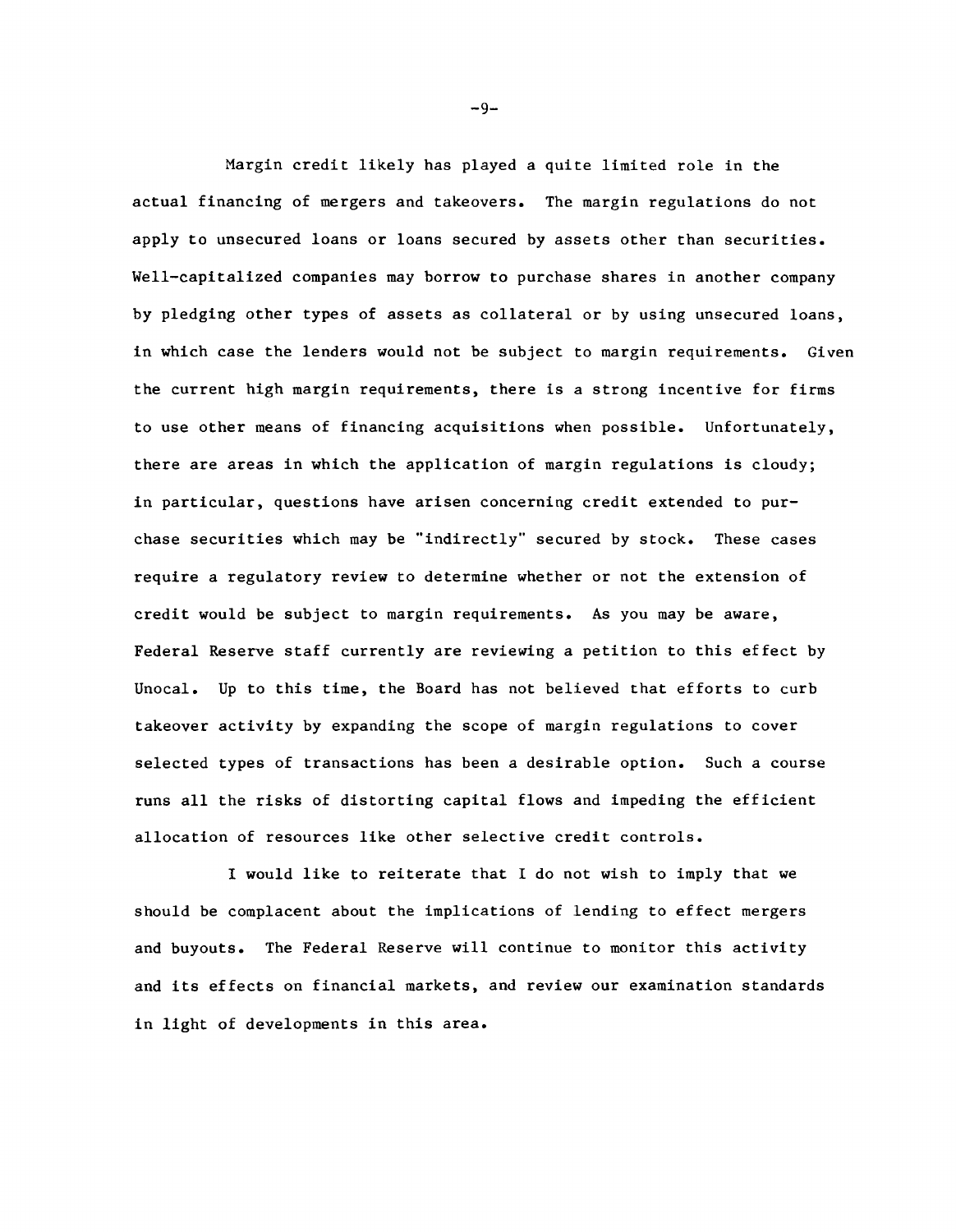|              |        | Dollar volume     |
|--------------|--------|-------------------|
| Period       | Number | $(\S$ billions)   |
|              |        |                   |
| 1967         | 1,800  | \$15.0            |
| 1968         | 2,440  | 28.0              |
| 1969         | 3,012  | $n \cdot a \cdot$ |
| 1970         | 1,318  | n.a.              |
| 1971         | 1,269  | $n \cdot a \cdot$ |
| 1972         | 1,263  | $n \cdot a \cdot$ |
| 1973         | 1,064  | $n \cdot a \cdot$ |
| 1974         | 1,088  | $n \cdot a \cdot$ |
| 1975         | 859    | $n \cdot a \cdot$ |
| 1976         | 1,058  | n.a.              |
| 1977         | 1,139  | $n \cdot a \cdot$ |
| 1978         | 1,364  | $n \cdot a \cdot$ |
| 1979         | 1,420  | $n \cdot a \cdot$ |
| 1980         | 1,470  | 34.7              |
| 1981         | 2,231  | 72.4              |
| 1982         | 2,182  | 65.1              |
| 1983         | 2,191  | 50.5              |
| 1984         | 2,807  | 122.0             |
| $1985 - Q1p$ | 746    | 29.5              |

MERGER AND ACQUISITIONS OF U.S. CORPORATIONS<sup>1</sup>

**n.a.— not available\***

**p— preliminary.**

1. Purchases of U.S. corporations by other U.S. companies and **by foreign companies. Includes transactions valued at \$1 million or more in cash, market value of capital stock exchanged, or debt securities. Partial acquisitions of 5 percent or more of a company's capital stock are included if the size requirement is met. Data shown for the number of transactions completed in the years 1970-79 exclude divestitures and foreign acquisitions. Divestitures or sales of subsidiaries, divisions, or product lines are included in dollar volume numbers.**

**Source: Mergers and Acquisitions magazine.**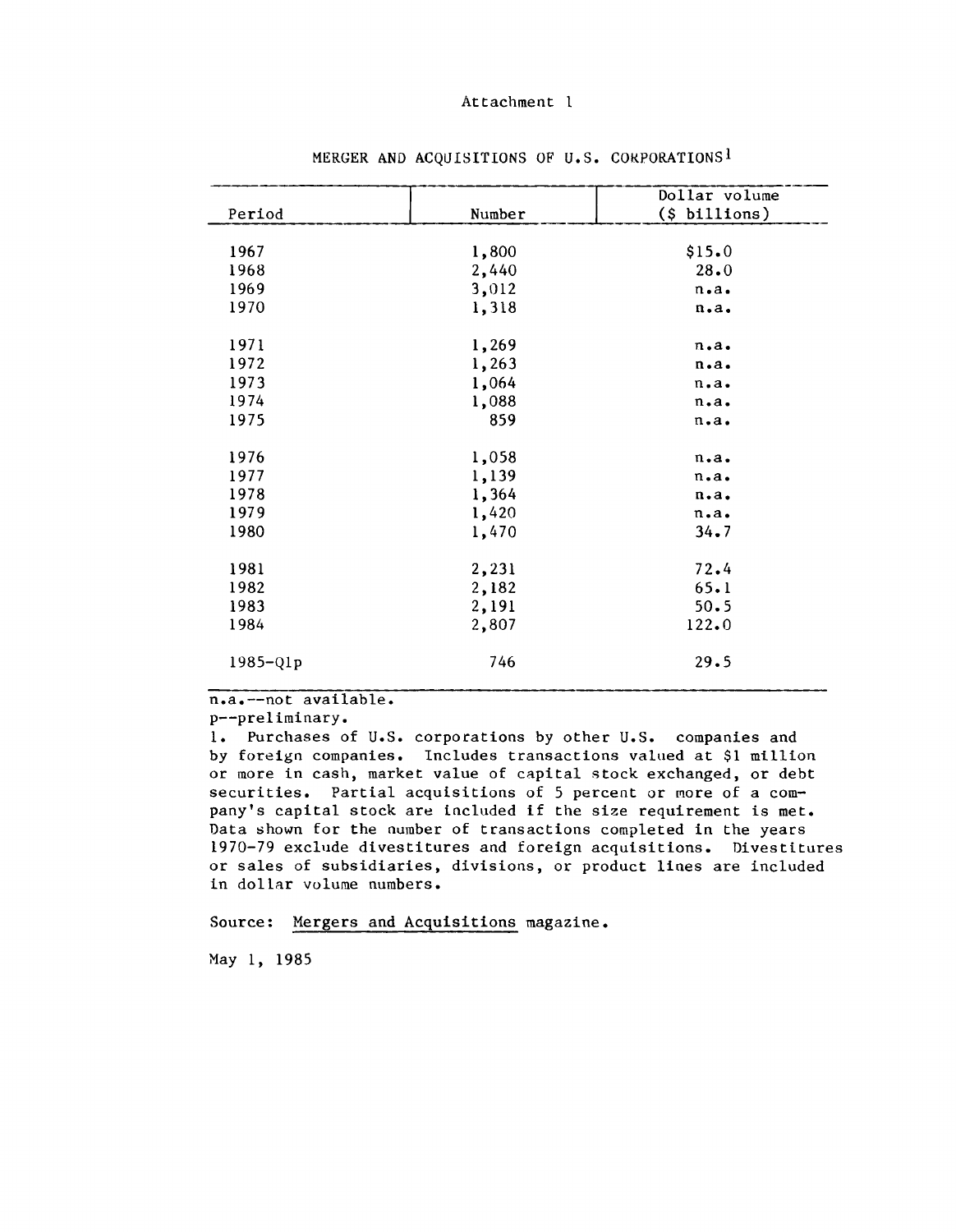|                              |                      | Total                |                          |                         |       |
|------------------------------|----------------------|----------------------|--------------------------|-------------------------|-------|
|                              |                      |                      | Initial means of payment |                         |       |
| Acquiring<br>Acquired        |                      | price                |                          | to selling stockholders |       |
| company<br>company           |                      | paid                 | $\overline{\text{Cash}}$ | Stock                   | Debt  |
|                              |                      |                      |                          |                         |       |
|                              |                      |                      |                          | -- millions of dollars  |       |
| 1984                         |                      |                      |                          |                         |       |
|                              |                      |                      |                          |                         |       |
| Chevron                      | Gulf                 | 13,300               | 13,300                   |                         |       |
| Texaco                       | Getty Oil            | 10,120               | 10,120                   |                         |       |
| Mobil                        | Superior Oil         | 5,700                | 3,800                    |                         | 1,900 |
| Royal Dutch/Shell            | Shell Oil            | 4,500                | 4,500                    |                         |       |
| KMI Continental <sup>2</sup> | Continental Group    | 2,750                | 2,750                    |                         |       |
| Beatrice                     | Esmark               | 2,725                | 2,725                    | $- -$                   |       |
| General Motors               | Electronic Data Sys. | 2,500                | 1,900                    | 600                     | --    |
| Champion Int'l.              | St. Regis            | 1,840                | 1,000                    | 840                     |       |
| Dun & Bradstreet             | A.C. Nielsen         | 1,300<br>1,260       | --                       | 1,300                   | --    |
|                              | <b>IBM</b><br>Rolm   |                      | $\qquad \qquad -$        | --                      | 1,260 |
| PACE Industries <sup>2</sup> | City Investing       | 1,250                | 1,250                    |                         |       |
| American Stores              | Jewel Cos.           | 1,150                | 817                      | 333                     |       |
| JWK Acquisition <sup>2</sup> | Metromedia           | 1,130                | 825                      | --                      | 305   |
| Texas Eastern                | Petrolane            | 1,040                | 1,040                    |                         |       |
| <b>TOTAL</b>                 |                      | $\overline{50, 565}$ | 44,027                   | 3,073                   | 3,465 |
|                              |                      |                      |                          |                         |       |
| 1985                         |                      |                      |                          |                         |       |
| Nestle                       | Carnation            | 3,000                | 3,000                    |                         |       |
| Coastal                      | Am. Nat. Resources   | 2,460                | 2,460                    |                         |       |
| Rockwell International       | Allen Bradley        |                      | 1,650                    |                         |       |
| Textron                      | Avco                 |                      | 1,380                    |                         |       |
| Chesebrough-Ponds            | Stauffer Chemical    |                      | 1,300                    |                         |       |
|                              |                      | 1,300                |                          |                         |       |
| Pending:                     |                      |                      |                          |                         |       |
| Turner Group                 | <b>CBS</b>           | 5,400                |                          | 1,000                   | 4,400 |
| Capital Cities Commu.        | <b>ABC</b>           | 3,500                | 3,400                    | 100                     |       |
| Mesa Partners II             | Unocal               | 3,400                | 3,400                    | $\frac{1}{2}$           |       |
| Hospital Corp. of Am.        | Am. Hospital Supply  | 2,4003               | $\overline{\phantom{m}}$ | 2,400                   |       |
| Cooper Industries            | Mc-Graw Edison       | 1,400                | 1,400                    | --                      | --    |
| Cox Enterprises              | Cox Communications   | 1,260                | 1,260                    | $- -$                   |       |
| Kohlberg, Kravis Group       | Storer Commu.        | 1,640                | 1,240                    | 400                     |       |
| Royal Dutch/Shell            | Shell $0i14$         | 1,170                | 1,170                    |                         |       |
| Farley Industries            | Northwest Industries | 1,000                | 800                      | 200                     |       |
|                              |                      |                      |                          |                         |       |

# **LARGEST MERGER AND ACQUISITION TRANSACTIONS OF U.S. COMPANIES I**

1. Shares in U.S. companies totaling \$1.0 billion and over. Divestitures are excluded. **Data are based on public information.**

**2. Leveraged buyout.**

**3. Valued as if American Hospital Supply were the acquired firm.**

**4. Final portion of Shell shares.**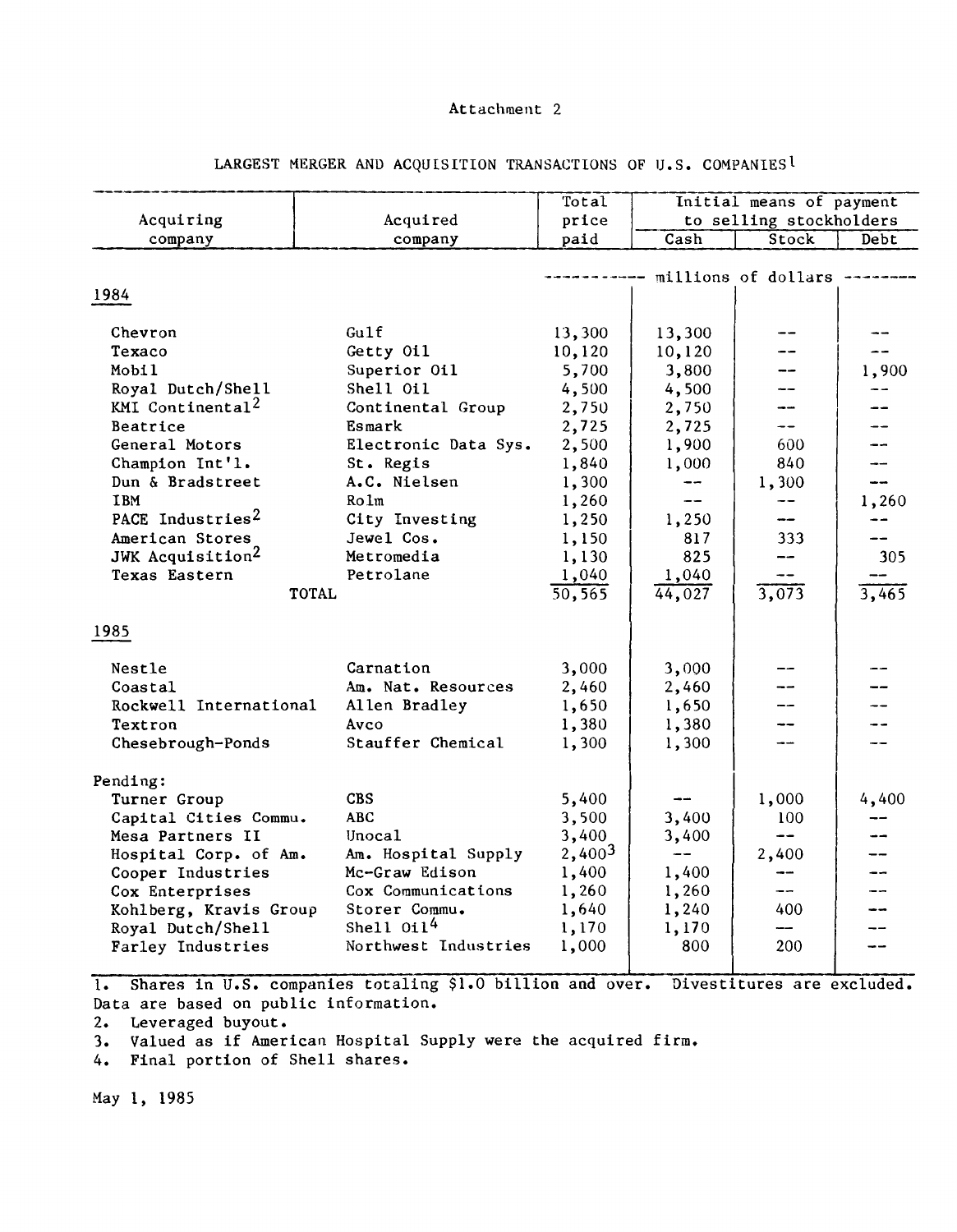|       |        | Buyouts of entire companies |                   | Buyouts of divested units |  |  |
|-------|--------|-----------------------------|-------------------|---------------------------|--|--|
| Year  | Number | Volume (\$ billions)        | Number            | Volume (\$ billions)      |  |  |
| 1980  |        | $\cdot$ 5                   | $n \cdot a \cdot$ | $n \cdot a \cdot$         |  |  |
| 1981  | 4      | 1.9                         | $n \cdot a \cdot$ | $n \cdot a \cdot$         |  |  |
| 1982  | 10     | 2.7                         | $n \cdot a \cdot$ | $n \cdot a \cdot$         |  |  |
| 1983  | 14     | $2 \cdot 0$                 | 11                | 1.5                       |  |  |
| 1984p | 35     | 15.8                        | 13                | 2.4                       |  |  |

# **COMPLETED LARGE LEVERAGED BUYOUTS1**

**p— preliminary.**

**1. Includes transactions of \$60 million and over for which public information is available.**

**Source: Federal Reserve staff estimates.**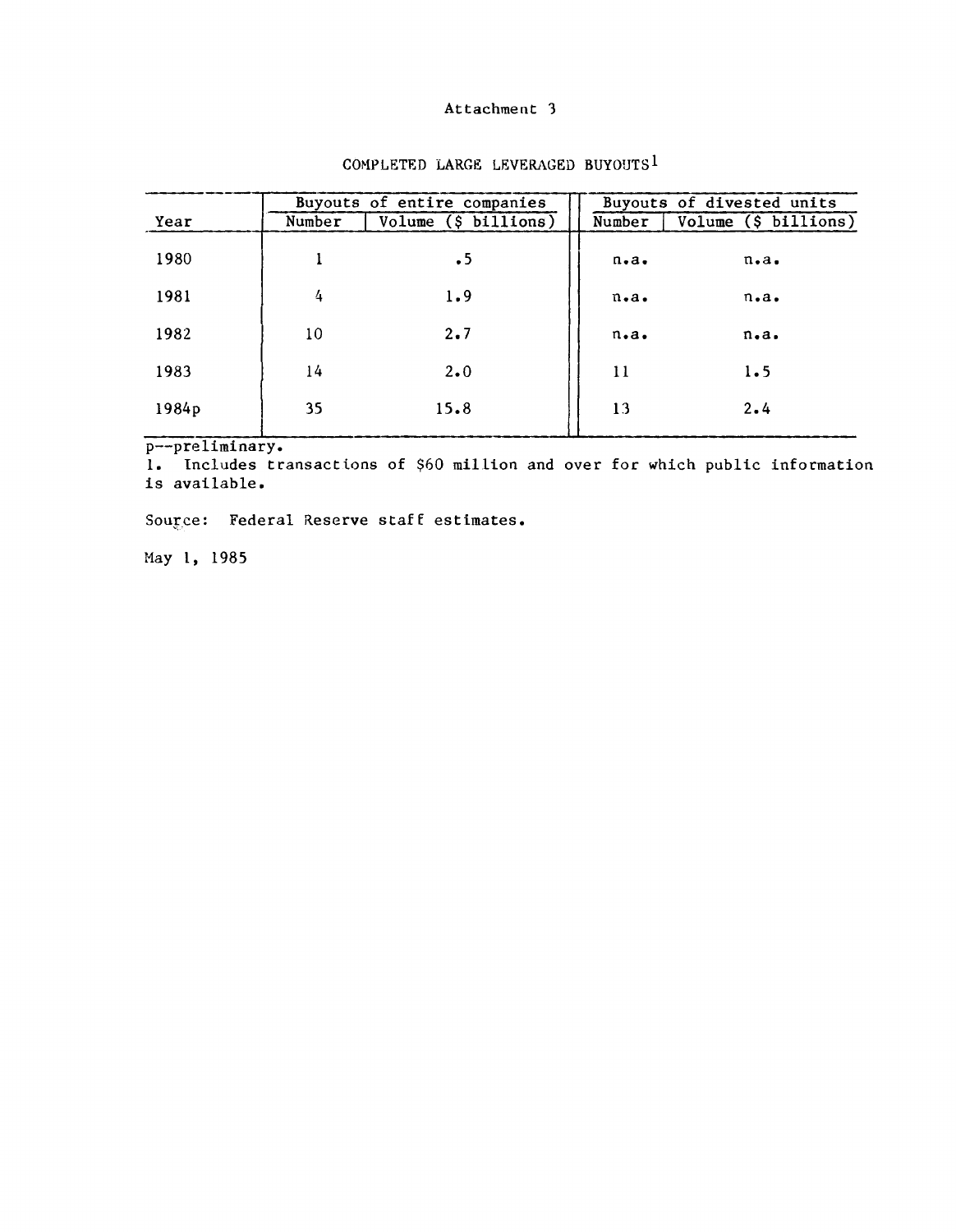#### **LARGE MERGER-RELATED BANK CREDIT DEVELOPMENTS**

|                                                                                          | 1984           |                            | 1st Quarter 1985 |               |
|------------------------------------------------------------------------------------------|----------------|----------------------------|------------------|---------------|
|                                                                                          | Total          | Estimated                  | Total            | Estimated     |
|                                                                                          | (U.S. and      | U.S. bank                  | (U.S. and        | U.S. bank     |
|                                                                                          | foreign banks) | participation <sup>1</sup> | foreign banks)   | participation |
| --billions of dollars--<br>Estimated large credit lines                                  |                |                            |                  |               |
| arranged for potential<br>acquisitions of U.S.<br>nonfinancial corporations <sup>2</sup> | 60.3           | 35.8                       | 9.3              | 8.7           |
| Merger-related loans<br>taken down $3$                                                   | 34.9           | 25.3                       | 7.0              | 6.7           |
| Memorandum:<br>Total loans outstanding at<br>all banks (excluding                        |                |                            |                  |               |
| interbank loans)                                                                         |                | 1,329.4(12/84)             |                  | 1,347.3(3/85) |

**1. Includes U.S.-chartered commercial banks, U.S. branches and agencies of foreign banks, and foreign branches of U.S. banks where known.**

**2. Includes credit lines for merger financing and takeover defenses arranged in 1984 by 21 companies in amounts ranging from \$0.5 to \$14.0 billion. First quarter 1985 figures include 10 credit lines in amounts ranging from \$0.3 to \$1.8 billion. Very large credit lines, such as those associated with the largest mergers in early 1984, require greater participation of foreign banks in part due to lending limits applicable to U.S. banks.**

**3. Amounts reflect estimated maximums taken down before repayments commenced. Substantial repayments (over two-thirds of the total taken down in 1984) were made by several borrowers using proceeds from sales in the commercial paper and long-term markets as well as from sale of assets. Three of the credit lines arranged for merger financing were not taken down in 1984, but one of these was used in 1985. Two of the credit lines arranged in the first quarter of 1985 have not yet been utilized.**

**April 30, 1985**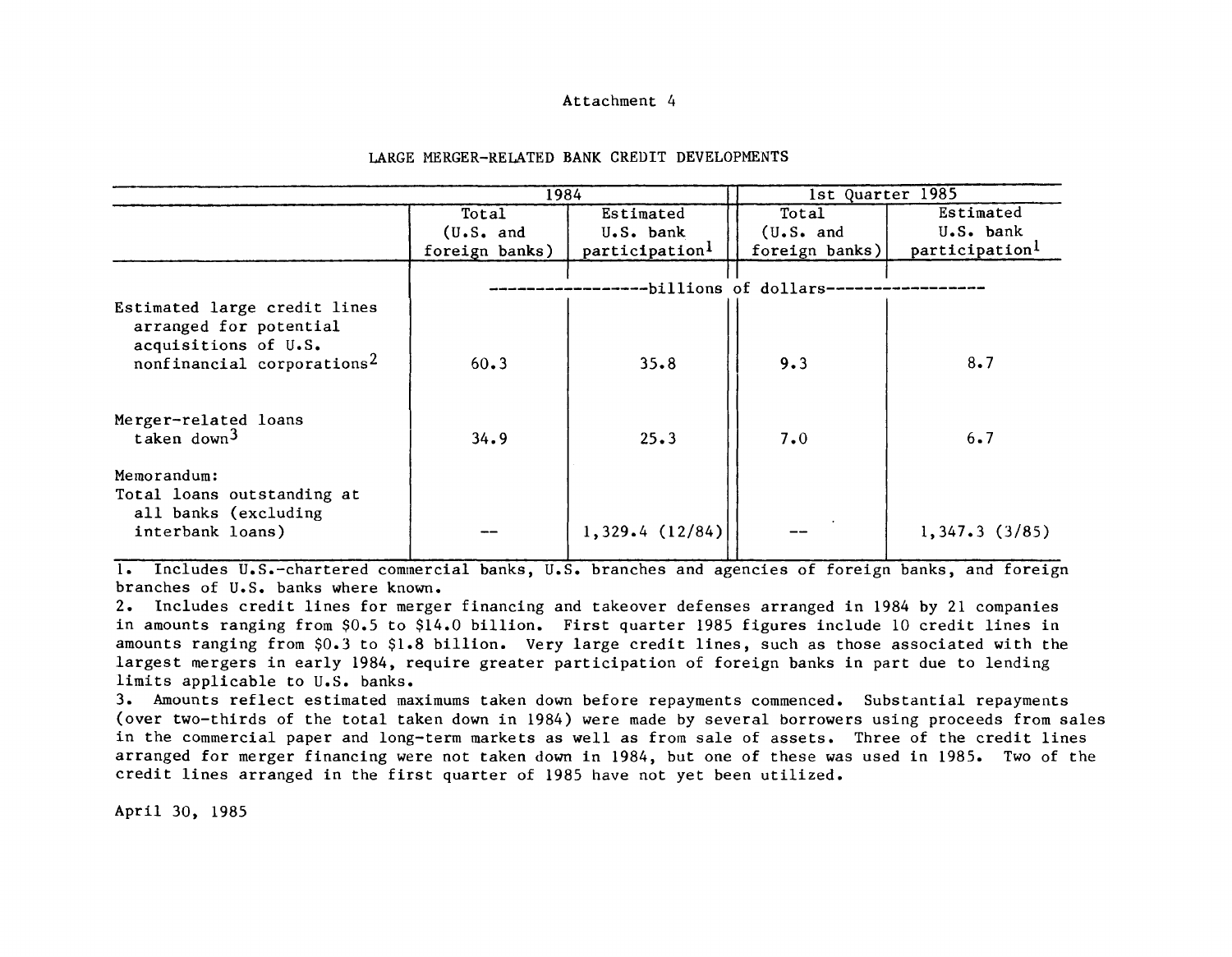# **DEBT-TO-EQUITY RATIOS NONFINANCIAL CORPORATIONS**

|      | $\overline{\text{Debt}(\text{Par})^{\text{I}}}$ | $Det(Par)^{2}$  | Debt(Market) <sup>3</sup> |
|------|-------------------------------------------------|-----------------|---------------------------|
| Year | Equity(Current)                                 | Equity(Market)  | Equity(Market)            |
|      |                                                 |                 |                           |
|      |                                                 | ----percent---- |                           |
|      |                                                 |                 |                           |
| 1961 | 41.1                                            | 38.5            | 35.3                      |
| 1962 | 42.5                                            | 45.6            | 42.4                      |
| 1963 | 44.5                                            | 41.7            | 38.9                      |
| 1964 | 45.4                                            | 39.8            | 37.7                      |
| 1965 | 46.5                                            | 40.0            | 37.7                      |
|      |                                                 |                 |                           |
| 1966 | 47.4                                            | 48.4            | 43.4                      |
| 1967 | 48.7                                            | 41.3            | 36.4                      |
| 1968 | 50.5                                            | 40.2            | 35.6                      |
| 1969 | 50.3                                            | 50.3            | 41.5                      |
| 1970 | 50.7                                            | 54.7            | 48.0                      |
| 1971 | 50.7                                            | 50.0            | 46.7                      |
| 1972 | 50.3                                            | 48.1            | 45.4                      |
| 1973 | 48.9                                            | 67.7            | 61.9                      |
| 1974 | 43.9                                            | 105.2           | 91.1                      |
| 1975 | 41.6                                            | 79.5            | 72.0                      |
|      |                                                 |                 |                           |
| 1976 | 41.1                                            | 74.2            | 72.9                      |
| 1977 | 41.4                                            | 87.6            | 84.0                      |
| 1978 | 41.1                                            | 94.8            | 87.5                      |
| 1979 | 39.9                                            | 88.7            | 79.0                      |
| 1980 | 37.8                                            | 70.0            | $60 - 2$                  |
|      |                                                 |                 |                           |
| 1981 | 38.3                                            | 82.7            | 70.0                      |
| 1982 | 40.0                                            | 77.7            | 71.1                      |
| 1983 | 40.6                                            | 69.2            | 63.3                      |
| 1984 | 47.5                                            | 79.8            | 70.5                      |

**1. Debt is valued at par, and equity is balance sheet net worth with tangible assets valued at replacement cost.**

**2. Debt is valued at par, and equity is market value of outstanding shares. 3. The market value of debt is a staff estimate based on par value and ratios of market to par values of NYSE bonds; equity is market value of outstanding shares.**

**Source: Board of Governors of the Federal Reserve System, Flow of Funds.**